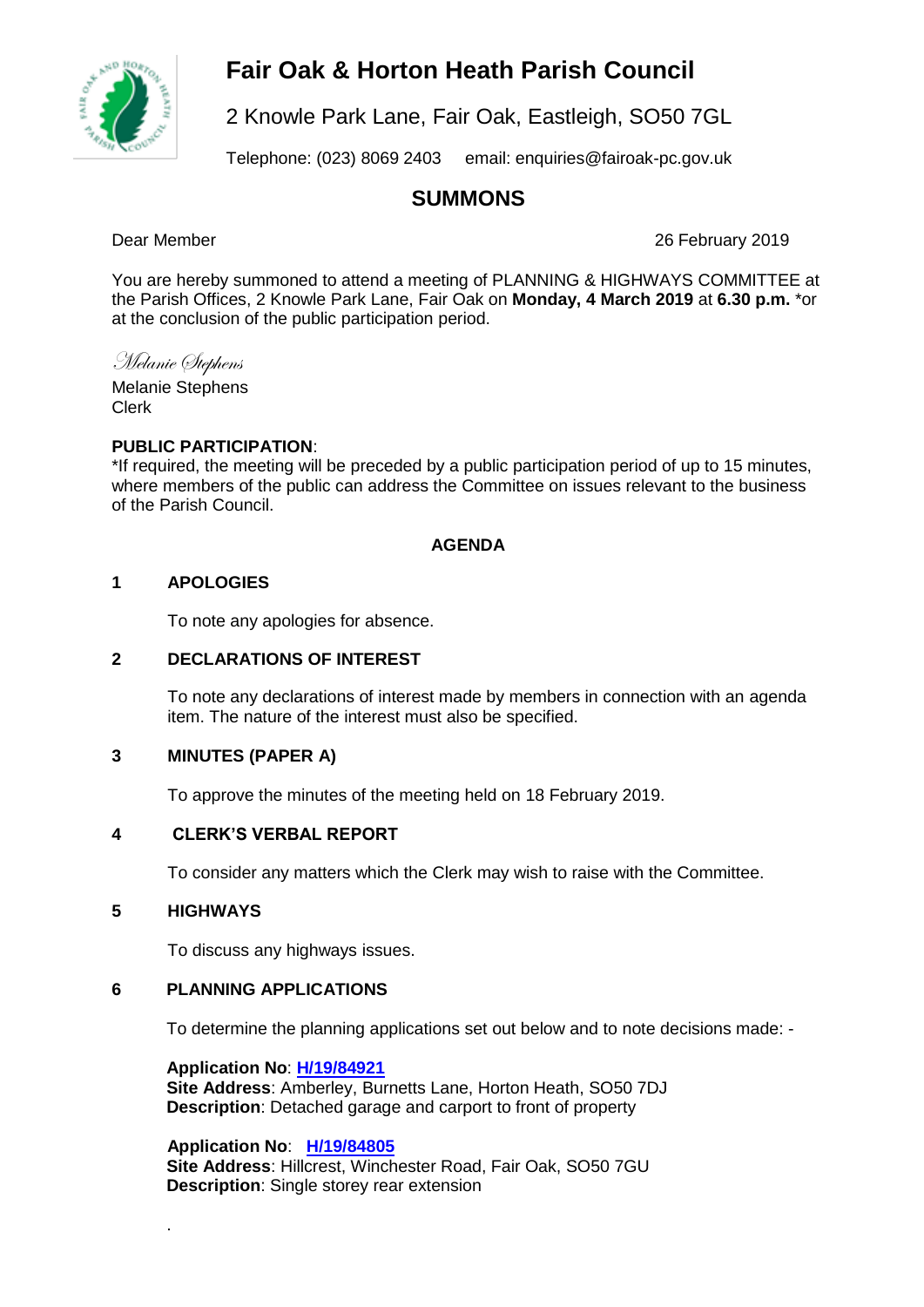#### **LIST OF DECISIONS MADE**

**Application Details:** F/18/84202 Full planning **Decision:** 12 Feb 2019 Permit Delegated Decision **Proposal:** retention of 1 no. five bed detached dwelling, double garage and landscaping, (revision to R/14/75202). **Location:** Oaklands, Winchester Road, Fair Oak, SO50 7HD

**Application Details:** F/18/84481 Full planning **Decision:** 13 Feb 2019 Permit Delegated Decision **Proposal:** Construction of a new residential dwelling **Location:** Saxon Court Cottage, Saxon Court, Horton Heath, SO50 7DJ

**The plans and documents for the above applications can be accessed via the Eastleigh Borough Council Planning Portal by clicking on the links above.**

#### **To: Committee Members Officers**

Cllr P Barrett Cllr J Noel Cllr H McGuinness Cllr D Scott Cllr T Mignot Cllr P Spearey (Chairman)

Mrs M Stephens (Clerk)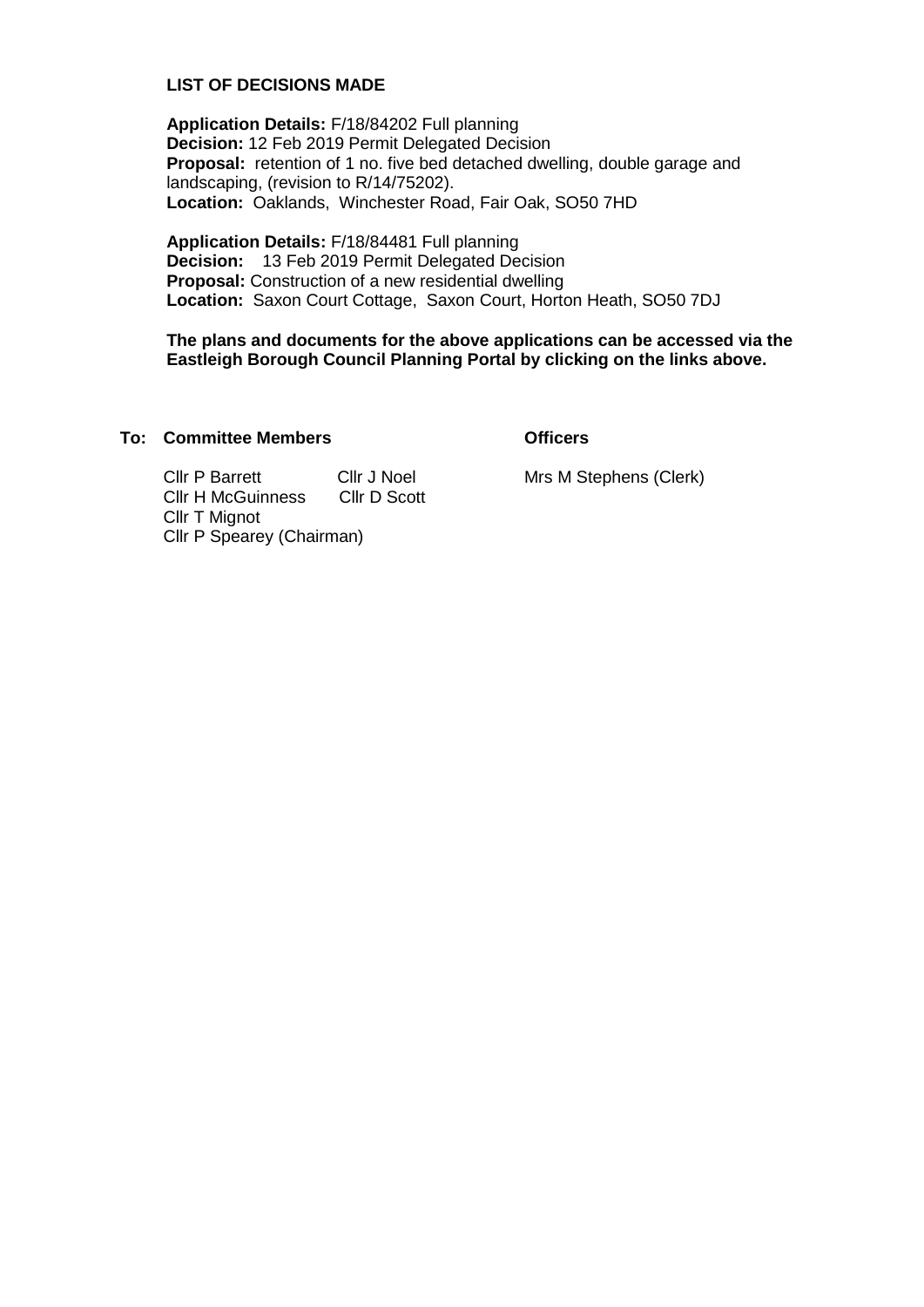

# **Fair Oak & Horton Heath Parish Council**

2 Knowle Park Lane, Fair Oak, Eastleigh, SO50 7GL



Telephone: (023) 8069 2403 email: enquiries@fairoak-pc.gov.uk

Minutes of the Planning & Highways Committee meeting held on Monday 18 February 2019 at 6.30 pm at 2 Knowle Park Lane, Fair Oak

**Present:** Cllrs Barrett, McGuinness, Mignot, & Spearey (Chairman)

**Other Councillors Present:** Cllrs Mrs Shephard

**Apologies:** Cllr Scott

**Officers in attendance:** Mrs L Greenslade, Deputy Clerk

#### **PUBLIC PARTICIPATION**

None present.

#### **76 DECLARATIONS OF INTEREST**

None received.

#### **77 MINUTES**

#### **RESOLVED**

That the minutes of the meeting held on 4 February 2019 be signed by the Chairman as a correct record.

#### **78 CLERK'S VERBAL REPORT**

There were no issues raised.

#### **79 HIGHWAYS**

-

Mortimers Lane - Cllr McGuiness reported a blocked drain which he expected had been caused by the building site.

#### **RESOLVED**

That the Deputy Clerk would report the issue to HCC.

#### **80 PLANNING APPLICATIONS**

Cllrs discussed planning applications, and decisions, and made the following comments: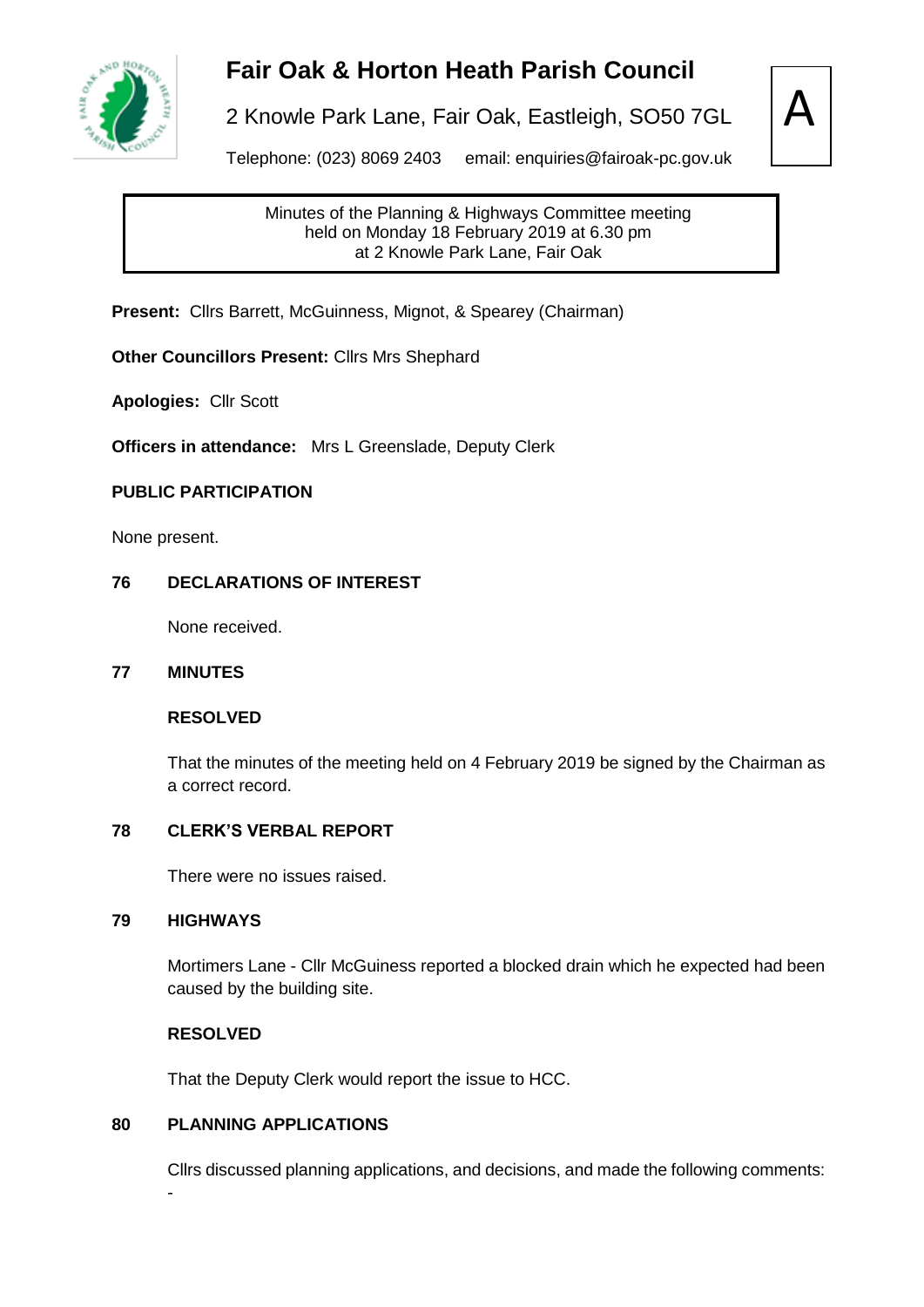#### **Application No**: **[F/19/84699](https://planning.eastleigh.gov.uk/s/papplication/a1M1v000004IsPc)**

**Site Address**: Units 5 & 6, Botley Road, Horton Heath, SO50 7DN **Description**: Change of use from car sales (sui generis) to hand car wash (sui generis).

**Comments**: Object - the siting is inappropriate as it is too close to the neighbour, and main road, it would also cause water pollution.

#### **Application No**: l **[H/18/84533](https://planning.eastleigh.gov.uk/s/papplication/a1M1v000004Iiy9)**

**Site Address** 5 Elland Close, Fair Oak, SO50 7JY **Description**: Two storey side extension and installation of 4no. roof lights. Enlargement of vehicular access to create 2no. additional parking spaces and replacement of brick boundary wall with timber fence with concrete posts plus metal gates with brick pier

#### **AMENDED PLANS: (2018.08.01/02 Rev D)**

**Comments:** No objection

#### **Application No**: **[H/19/84810](https://planning.eastleigh.gov.uk/s/papplication/a1M1v000004IuFM)**

**Site Address**: 30 Camelia Grove, Fair Oak, SO50 7GR **Description**: First floor extension above garage & conversion of garage to habitable accommodation. **Comments**: No objection

#### **Application No**: **[H/19/84873](https://planning.eastleigh.gov.uk/s/papplication/a1M1v000005GPHe)**

**Site Address**:7 Knowle Lane, Horton Heath, SO50 7DZ **Description**: 1.5 storey side extension with gable end including 2no. dormers to front & 1no. dormer to rear with front porch canopy and pitched roof over existing single storey rear extension. **Comments**: No objection

#### **Application No**: **[F/18/84082](https://planning.eastleigh.gov.uk/s/papplication/a1M1v0000041AHi)**

**Site Address**: Steading, Winchester Road, Fair Oak, SO50 7HD **Description**: Proposed new Dwelling to rear of Steadings - Revised design. **Object**: Object- this is outside the urban edge of the village and is therefore not in keeping with the character of the immediate area.

### **LIST OF DECISIONS MADE**

**Application Details:** F/18/84480 Full planning

**Decision:** 1 Feb 2019 Refuse Planning Permission For Delegated Decision **Proposal**: Construction of office building (B1a Use Class) including car parking, landscaping, bin enclosure, cycle store and associated works following demolition of existing structures and clearance of site.

**Location** : Land East of Knowle Lane, Fair Oak, SO50 7DZ

**Application Details:** H/18/84542 Householder planning **Decision:** 1 Feb 2019 Permit Delegated Decision **Proposal:** Erection of single storey rear extension and raised decking area **Location:** 21 Camelia Grove, Fair Oak, SO50 7GZ

**The plans and documents for the above applications can be access via the Eastleigh Borough Council Planning Portal by clicking on the links above***.*